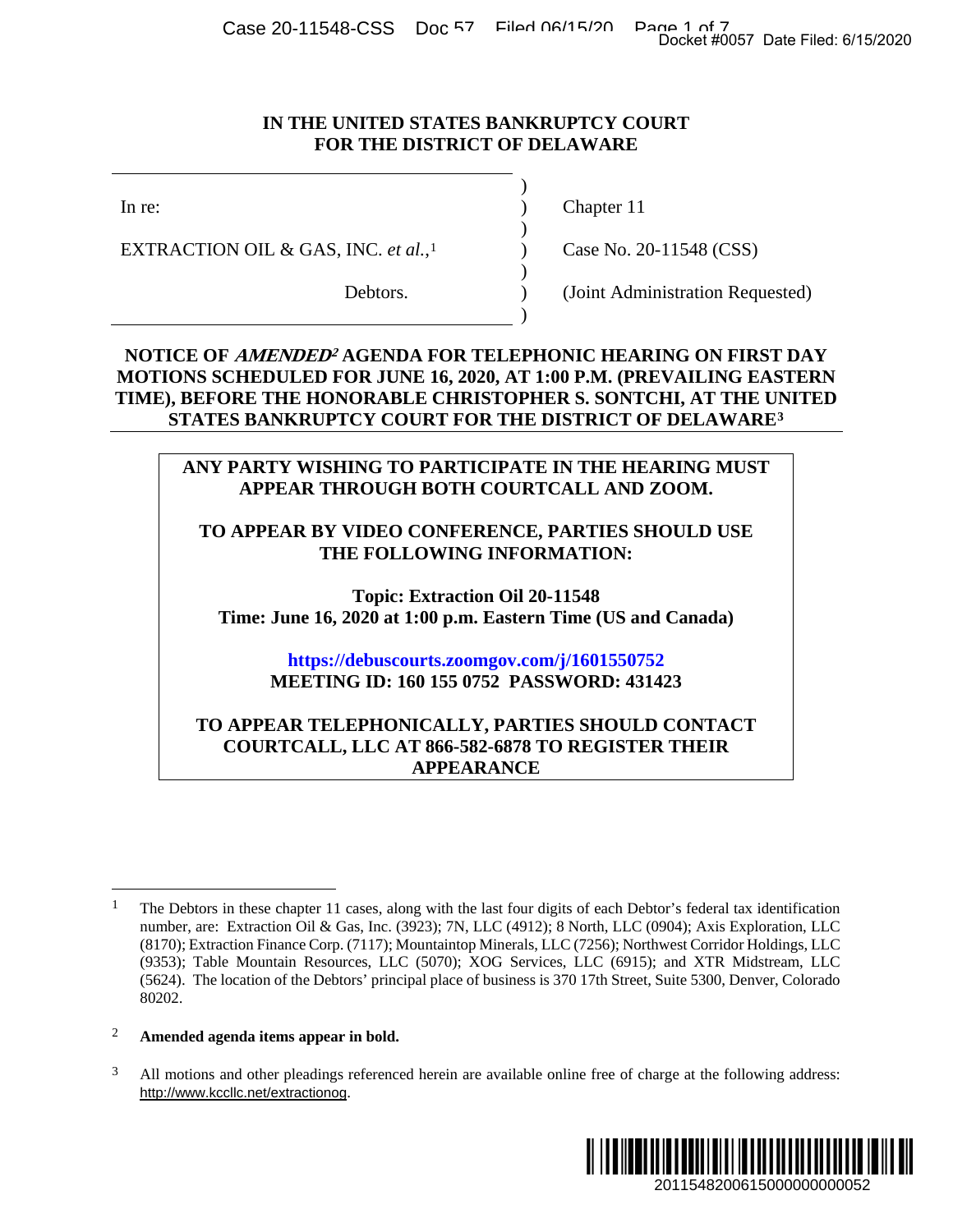### **I. VOLUNTARY PETITIONS**

- 1. Voluntary Chapter 11 Petitions
	- A. Extraction Oil & Gas, Inc.
	- B. 7N, LLC
	- C. 8 North, LLC
	- D. Axis Exploration, LLC
	- E. Extraction Finance Corp.
	- F. Mountaintop Minerals, LLC
	- G. Northwest Corridor Holdings, LLC
	- H. Table Mountain Resources, LLC
	- I. XOG Services, LLC
	- J. XTR Midstream, LLC

# **II. FIRST DAY DECLARATION**

2. Declaration of Matthew R. Owens, Co-Founder, President and Chief Executive Officer of the Debtors, in Support of Chapter 11 Petitions and First Day Motions [Docket No. 18, filed June 15, 2020].

> **Status**: The Owens Declaration will be relied upon as evidentiary support for the first day matters listed below.

## **III. FIRST DAY MOTIONS**

3. Debtors' Motion for Entry of an Order (I) Directing Joint Administration of the Chapter 11 Cases and (II) Granting Related Relief [Docket No. 2, filed June 15, 2020].

**Status:** This matter is going forward.

4. Debtors' Motion Seeking Entry of Interim and Final Orders (I) Authorizing the Debtors to (A) File a Consolidated List of Creditors in Lieu of Submitting a Separate Mailing Matrix for Each Debtor, (B) File Consolidated List of the Debtors' Thirty Largest Unsecured Creditors, and (C) Redact Certain Personal Identification Information, and (II) Granting Related Relief [Docket No. 20, filed June 15, 2020].

Related Documents:

- A. Notice of Filing of Proposed Redacted Version of the Creditor Matrix [Docket No. 15, filed June 15, 2020].
- **Status:** This matter is going forward with respect to an interim order.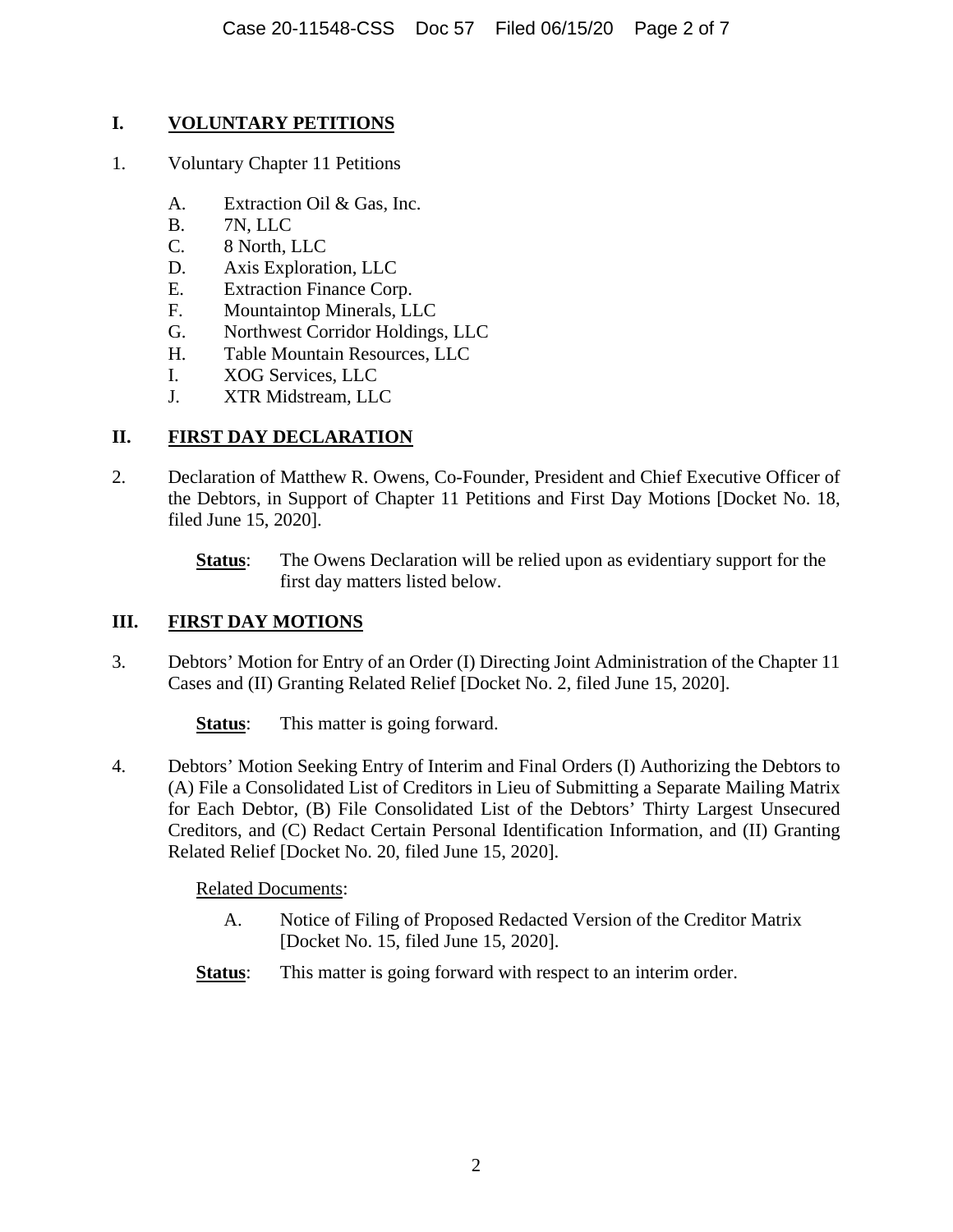5. Debtors' Motion for Entry of an Order (I) Extending Time to File Schedules of Assets and Liabilities, Schedules of Current Income and Expenditures, Schedules of Executory Contracts and Unexpired Leases and Statements of Financial Affairs and (II) Granting Related Relief [Docket No. 11, filed June 15, 2020].

**Status:** This matter is going forward.

6. Debtors' Motion for Entry of Interim and Final Orders (I) Approving Notification and Hearing Procedures for Certain Transfers of and Declarations of Worthlessness with Respect to Common Shares or Preferred Shares, and (II) Granting Related Relief [Docket No. 10, filed June 15, 2020].

**Status:** This matter is going forward with respect to an interim order.

7. Debtors' Application for Authorization to Employ and Retain Kurtzman Carson Consultants LLC as Claims and Noticing Agent Effective as of June 14, 2020 [Docket No. 3, filed June 15, 2020].

**Status:** This matter is going forward.

8. Debtors' Motion for Entry of Interim and Final Orders (I) Authorizing the Payment of Certain Prepetition and Postpetition Taxes and Fees and (II) Granting Related Relief [Docket No. 8, filed June 15, 2020].

**Status:** This matter is going forward with respect to an interim order.

- 9. Debtors' Motion for Entry of an Order (I) Authorizing the Debtors to (A) Continue Insurance Coverage Entered Into Prepetition and Satisfy Prepetition Obligations Related Thereto, (B) Renew, Amend, Supplement, Extend, or Purchase and Finance Insurance Policies, and (C) Continue and Renew Their Surety Bond Program and (II) Granting Related Relief [Docket No. 7, filed June 15, 2020].
	- **Status:** This matter is going forward.
- 10. Debtors' Motion for Entry of Interim and Final Orders (I) Approving the Debtors' Proposed Adequate Assurance of Payment for Future Utility Services, (II) Prohibiting Utility Companies from Altering, Refusing, or Discontinuing Services, (III) Approving the Debtors' Proposed Procedures for Resolving Additional Adequate Assurance Requests, and (IV) Granting Related Relief [Docket No. 16, filed June 15, 2020].

**Status:** This matter is going forward with respect to an interim order.

11. Debtors' Motion for Entry of Interim and Final Orders (I) Authorizing Payment of (A) Mineral Payments, (B) Working Interest Disbursements, and (C) Joint Interest Billings and (II) Granting Related Relief [Docket No. 12, filed June 15, 2020].

**Status:** This matter is going forward with respect to an interim order.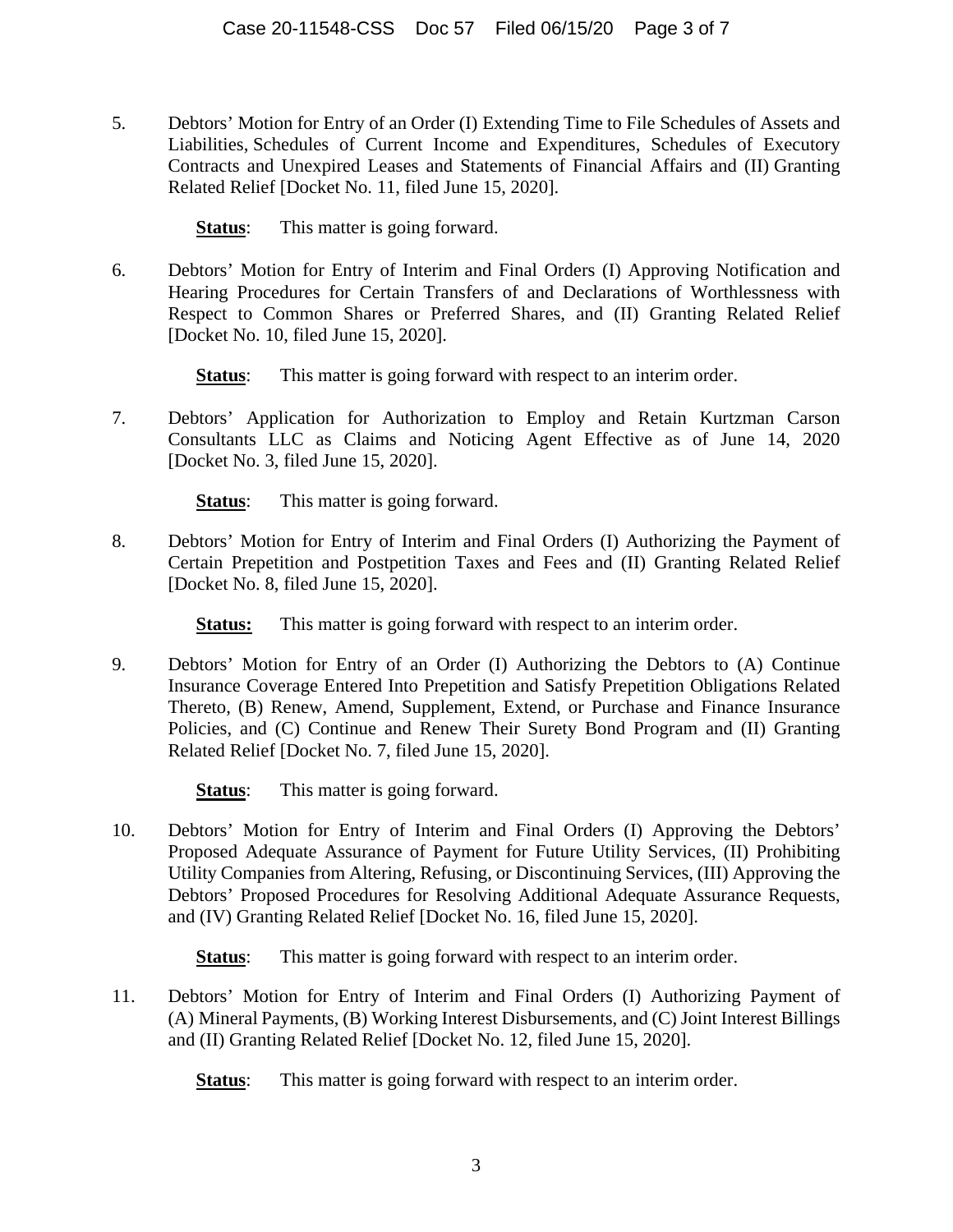12. Debtors' Motion for Entry of Interim and Final Orders (I) Authorizing the Debtors to (A) Continue to Operate Their Cash Management System, (B) Honor Certain Prepetition Obligations Related Thereto, (C) Maintain Existing Business Forms, and (D) Perform Intercompany Transactions and (II) Granting Related Relief [Docket No. 4, filed June 15, 2020].

Related Documents:

- A. Certification of Counsel Regarding Emergency Bridge Order Granting Cash Management Motion, Wages Motion, and DIP Financing Motion on a Limited Basis in Order to Allow the Continuation of Certain Practices [Docket No. 33, filed June 15, 2020].
- B. **Bridge Order Granting Cash Management Motion, Wages Motion, and DIP Financing Motion on a Limited Basis in Order to Allow the Continuation of Certain Practices [Docket No. 44, Entered June 15, 2020]**.
- **Status:** This matter is going forward with respect to an interim order.
- 13. Debtors' Motion for Entry of Interim and Final Orders (I) Authorizing the Debtors to (A) Pay Prepetition Wages, Salaries, Other Compensation, and Reimbursable Expenses and (B) Continue Employee Benefits Programs and (II) Granting Related Relief [Docket No. 6, filed June 15, 2020].

Related Documents:

- A. Certification of Counsel Regarding Emergency Bridge Order Granting Cash Management Motion, Wages Motion, and DIP Financing Motion on a Limited Basis in Order to Allow the Continuation of Certain Practices [Docket No. 33, filed June 15, 2020].
- B. **Bridge Order Granting Cash Management Motion, Wages Motion, and DIP Financing Motion on a Limited Basis in Order to Allow the Continuation of Certain Practices [Docket No. 44, Entered June 15, 2020]**.
- **Status:** This matter is going forward with respect to an interim order.
- 14. Debtors' Motion for Entry of Interim and Final Orders (I) Authorizing the Payment of Specified Trade Claims, (II) Confirming Administrative Expensive Priority of Outstanding Orders, and (III) Granting Related Relief [Docket No. 5, filed June 15, 2020].
	- **Status:** This matter is going forward with respect to an interim order.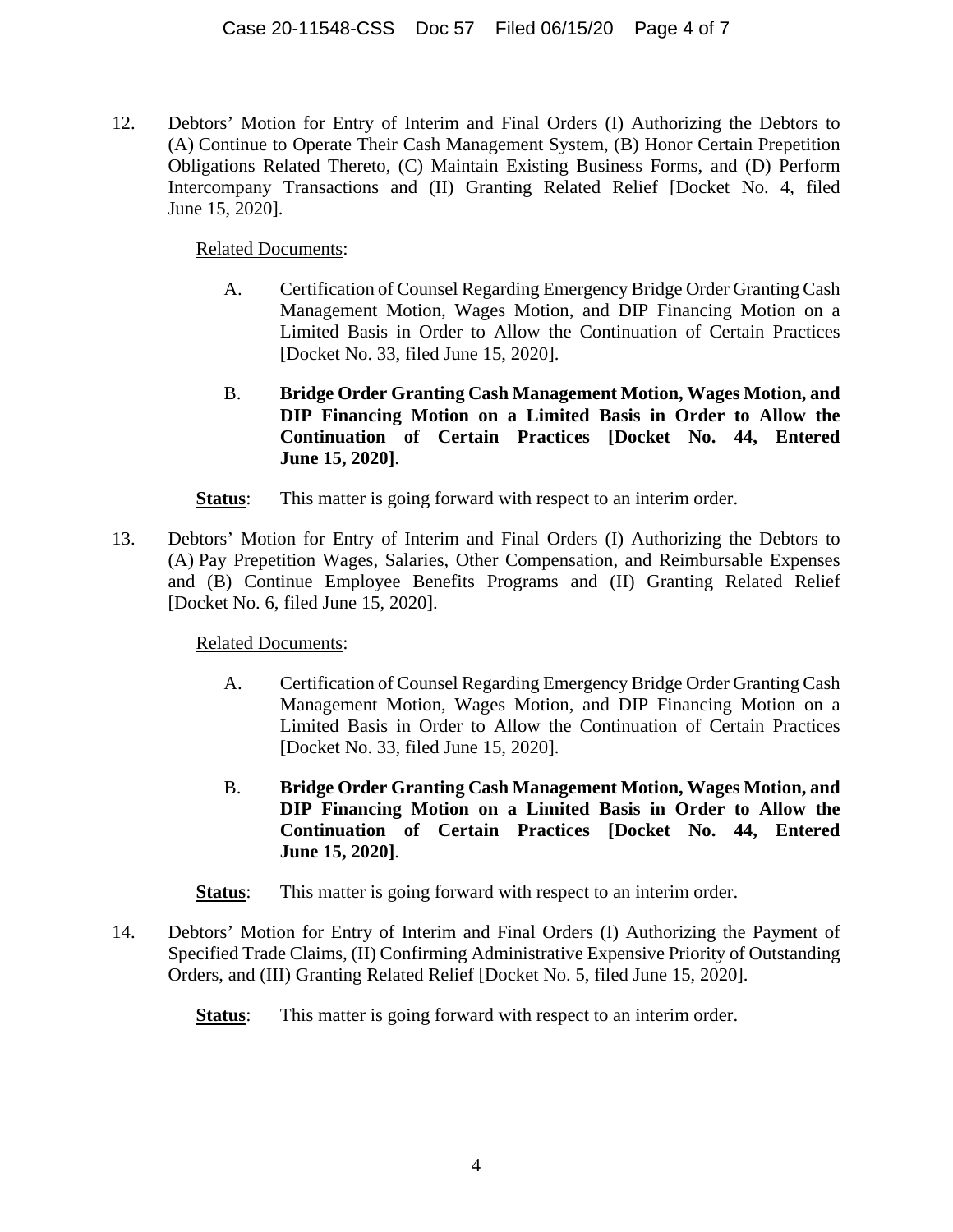15. Debtors' Motion for Entry of an Order Establishing a Record Date for Notice of Potential Sell-down Procedures for Trading in Certain Claims Against the Debtors' Estates [Docket No. 13, filed June 15, 2020].

**Status:** This matter is going forward.

16. Debtors' Motion for Entry of Interim and Final Orders (I) Authorizing Continuation of Prepetition Hedging Agreements, (II) Authorizing Entry into and Performance Under Postpetition Hedging Agreements, (III) Providing Superpriority Administrative Expense Status in Respect of Postpetition Hedging Agreements, (IV) Modifying the Automatic Stay and (V) Granting Related Relief [Docket No. 9, filed June 15, 2020].

Related Documents:

- A. Declaration of James M. Grady in Support of the Debtors' Motion for Entry of Interim and Final Orders (I) Authorizing Continuation of Prepetition Hedging Agreements, (II) Authorizing Entry into and Performance Under Postpetition Hedging, Agreements, (III) Providing Superpriority Administrative Expense Status in Respect of Postpetition Hedging Agreements, (IV) Modifying the Automatic Stay and (V) Granting Related Relief [Docket No. 9-3, filed June 15, 2020].
- **Status:** This matter is going forward with respect to an interim order.
- 17. Debtors' Motion for Entry of Interim and Final Orders (I) Authorizing the Debtors to (A) Obtain Postpetition Financing and (B) Utilize Cash Collateral, (II) Granting Liens and Superpriority Administrative Expense Claims, (III) Granting Adequate Protection, (IV) Modifying the Automatic Stay, (V) Scheduling a Final Hearing, and (VI) Granting Related Relief **[Docket No. 40, filed June 15, 2020]**.

Related Documents:

- A. Certification of Counsel Regarding Emergency Bridge Order Granting Cash Management Motion, Wages Motion, and DIP Financing Motion on a Limited Basis in Order to Allow the Continuation of Certain Practices [Docket No. 33, filed June 15, 2020].
- B. Declaration of James M. Grady in Support of the Debtors' Motion for Entry of Interim and Final Orders (I) Authorizing the Debtors to (A) Obtain Postpetition Financing and (B) Utilize Cash Collateral, (II) Granting Liens and Superpriority Administrative Expense Claims, (III) Granting Adequate Protection, (IV) Modifying the Automatic Stay, (V) Scheduling a Final Hearing, and (VI) Granting Related Relief **[Docket No. 42, filed June 15, 2020]**.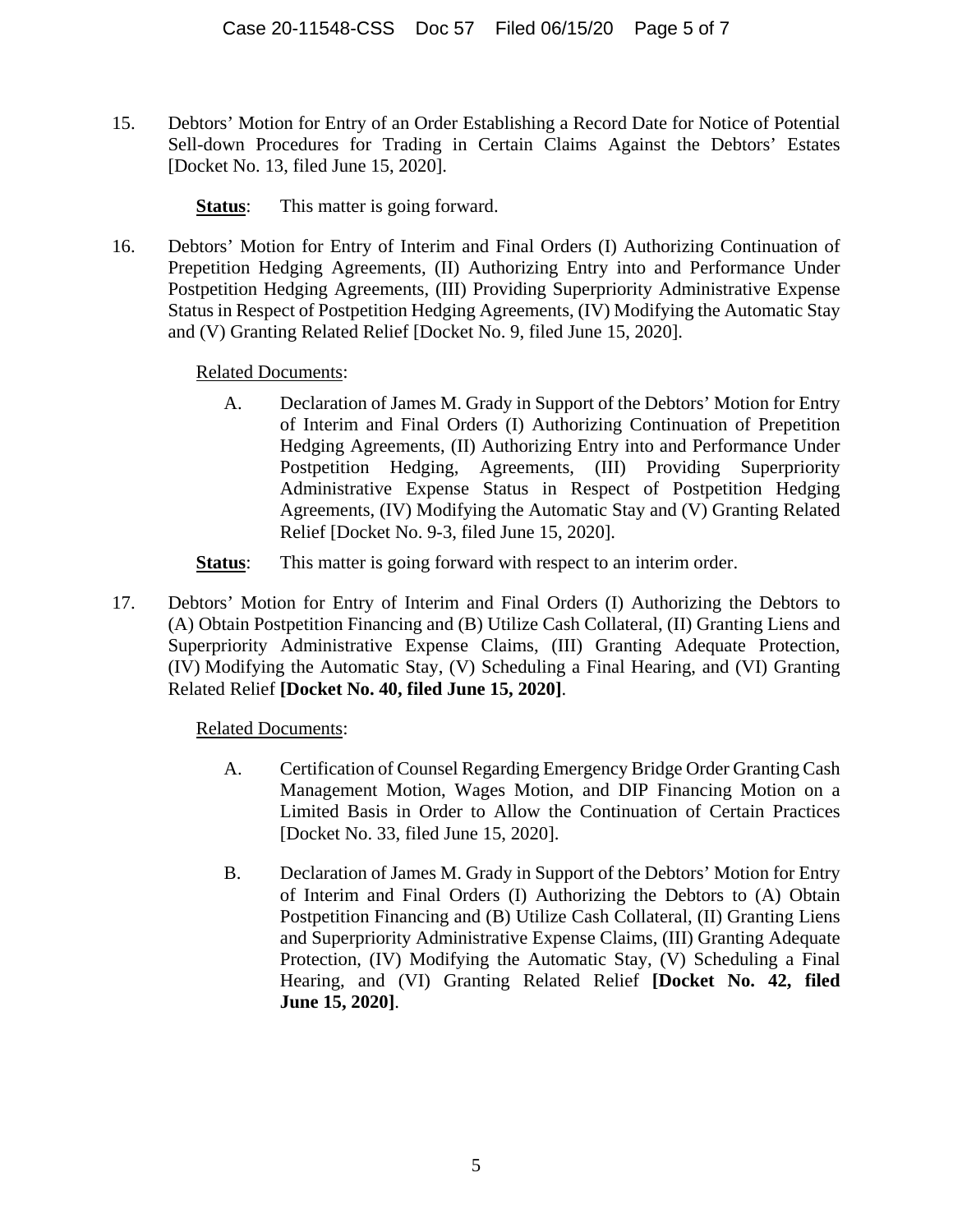- C. Declaration of Bassam J. Latif in Support of the Debtors' Motion for Entry of Interim and Final Orders (I) Authorizing the Debtors to (A) Obtain Postpetition Financing and (B) Utilize Cash Collateral, (II) Granting Liens and Superpriority Administrative Expense Claims, (III) Granting Adequate Protection, (IV) Modifying the Automatic Stay, (V) Scheduling a Final Hearing, and (VI) Granting Related Relief **[Docket No. 43, filed June 15, 2020]**.
- D. **Bridge Order Granting Cash Management Motion, Wages Motion, and DIP Financing Motion on a Limited Basis in Order to Allow the Continuation of Certain Practices [Docket No. 44, Entered June 15, 2020]**.
- E. **Notice of Filing of Proposed Redacted Versions of Exhibits B and C to Debtors' Motion Seeking Interim and Final Orders (I) Authorizing the Debtors to (A) Obtain Senior Postpetition Financing and (B) Utilize Cash Collateral, (II) Granting Liens and Superpriority Administrative Expense Claims, (III) Granting Adequate Protection, (IV) Modifying the Automatic Stay, (V) Scheduling a Final Hearing, and (VI) Granting Related Relief [Docket No. 55, filed on June 15, 2020].**
- 18. Debtors' Motion for Entry of an Order Authorizing the Debtors to Redact Certain Portions of the Letters Related to the DIP Facility **[Docket No. 56, filed June 15, 2020]**.
	- **Status:** This matter is going forward.

[*Remainder of page intentionally left blank.*]